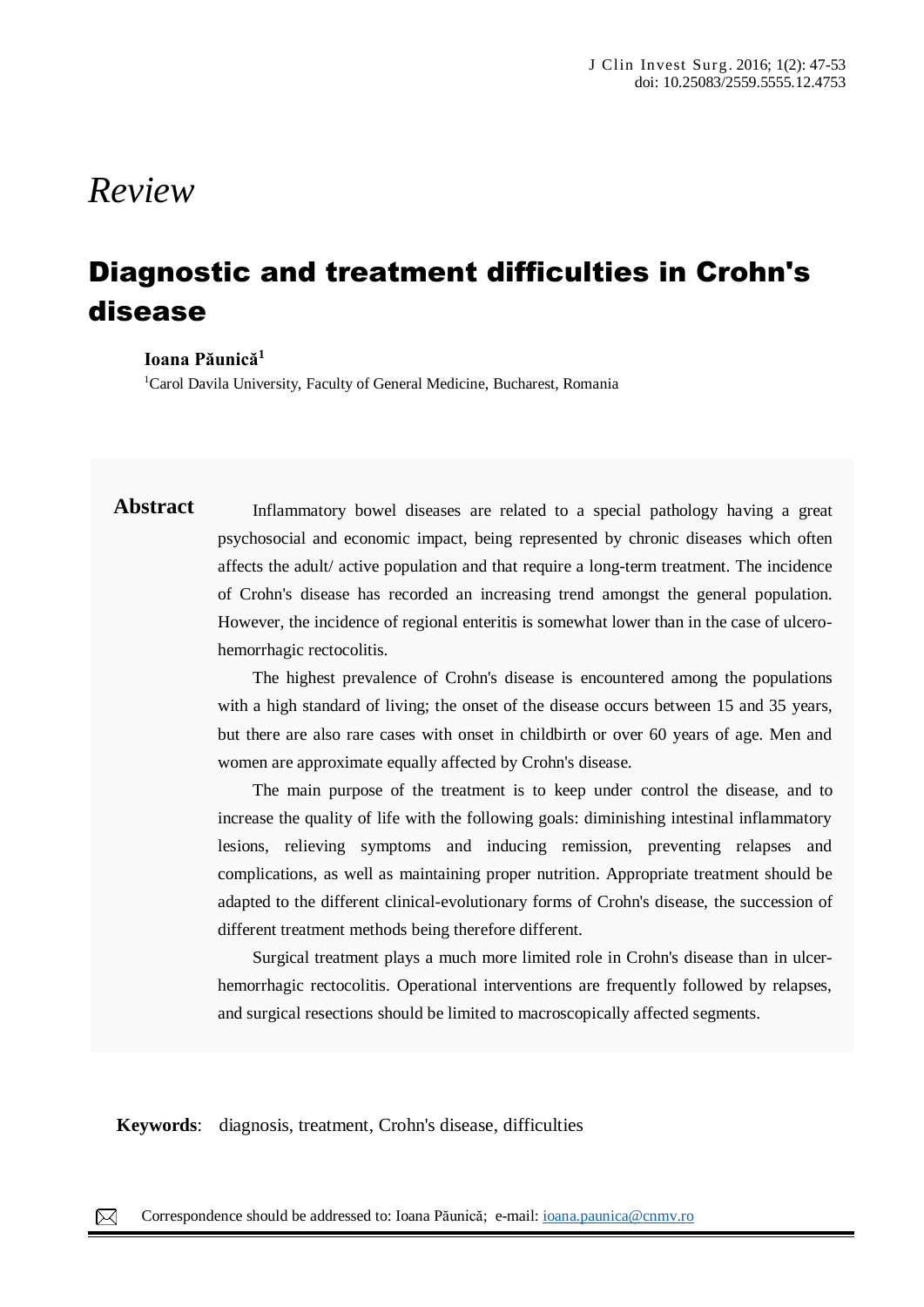### **Introduction**

Crohn's disease or regional enteritis is an inflammatory bowel disease with an unknown aetiology, described by Bernard Crohn in 1932. It was originally believed to affect only the small intestine, and was subsequently identified in the colon, too. This disease must be distinguished from ulcerohemorrhagic rectocolitis (another inflammatory idiopathic illness) with which it presents several similarities in respecct to the clinical, anatomopathological, radiological and evolutive characteristics (1).

Inflammatory bowel diseases represent a pathology that has a great psychosocial and economic impact, because they are chronic diseases requiring a long-term treatment on one hand, and affecting the adult population which is active and productive, on the other hand. The incidence of Crohn's disease presents an increasing trend amongst the general population. However, the incidence of regional enteritis is generally lower than in the case of ulcerohemorrhagic rectocolitis (2).

Crohn's disease is a multifactorial affection, being suspected a combination of environmental, immunological and bacterial factors, especially to a category of persons who are genetically susceptible. The patients present a chronic inflammatory status, several components of immune system attacking the gastrointestinal tract in close relation with microbial antigens. Immunological mechanisms involved are not clarified in detail yet, being identified a clear immunodeficiency status but without to imply autoimmune reactions. Smokers are two times more likely (than tobacco nonsmokers) to develop in time Crohn's disease. In addition, more than 70 genes were identified and linked to Crohn's disease, about half of the overall risk being therefore related to such genetic factors (3).

Diagnosis of Crohn's disease is founded on clinical signs and symptoms, appearance of the bowel wall at colonoscopy, medical imaging such as barium enema and biopsy. Crohn's disease is not a curable disease, medications and stopping of smoking (among those who do) being necessary for amelioration of clinical symptomatology, maintaining of remission and thus preventing of relapses. Surgical procedures are generally necessary to address several localizations of abscesses, the occurring bowel obstructions, and malignant degeneration (4).

#### **Discussion**

Crohn's disease is characterized by several transmural granulomatous lesions (with discontinuous distribution), which are located at any level of the digestive tract (but predominantly at the terminal ileum), being accompanied by extradigestive/ systemic manifestations. Inflammation may be limited in some cases especially to the small intestine or only to the colon, the latter posing serious problems of differential diagnosis with ulcerohemorrhagic rectocolitis (5).

#### *Epidemiology*

The highest prevalence of Crohn's disease is among the populations with a high standard of living (Western Europe and North America), with a frequency of 2-5 times higher in the white race. The onset of the disease occurs between 15 and 35 years, but there are also rare cases with onset in childbirth or over 60 years of age. Men and women are approximate equally affected (6).

Family aggregation is well documented, with only a 15-30% match in monozygous twins suggesting the important role of environmental factors (dietary, behavioral, etc.) in the onset of Crohn's disease. Smoking are considered to have a double risk of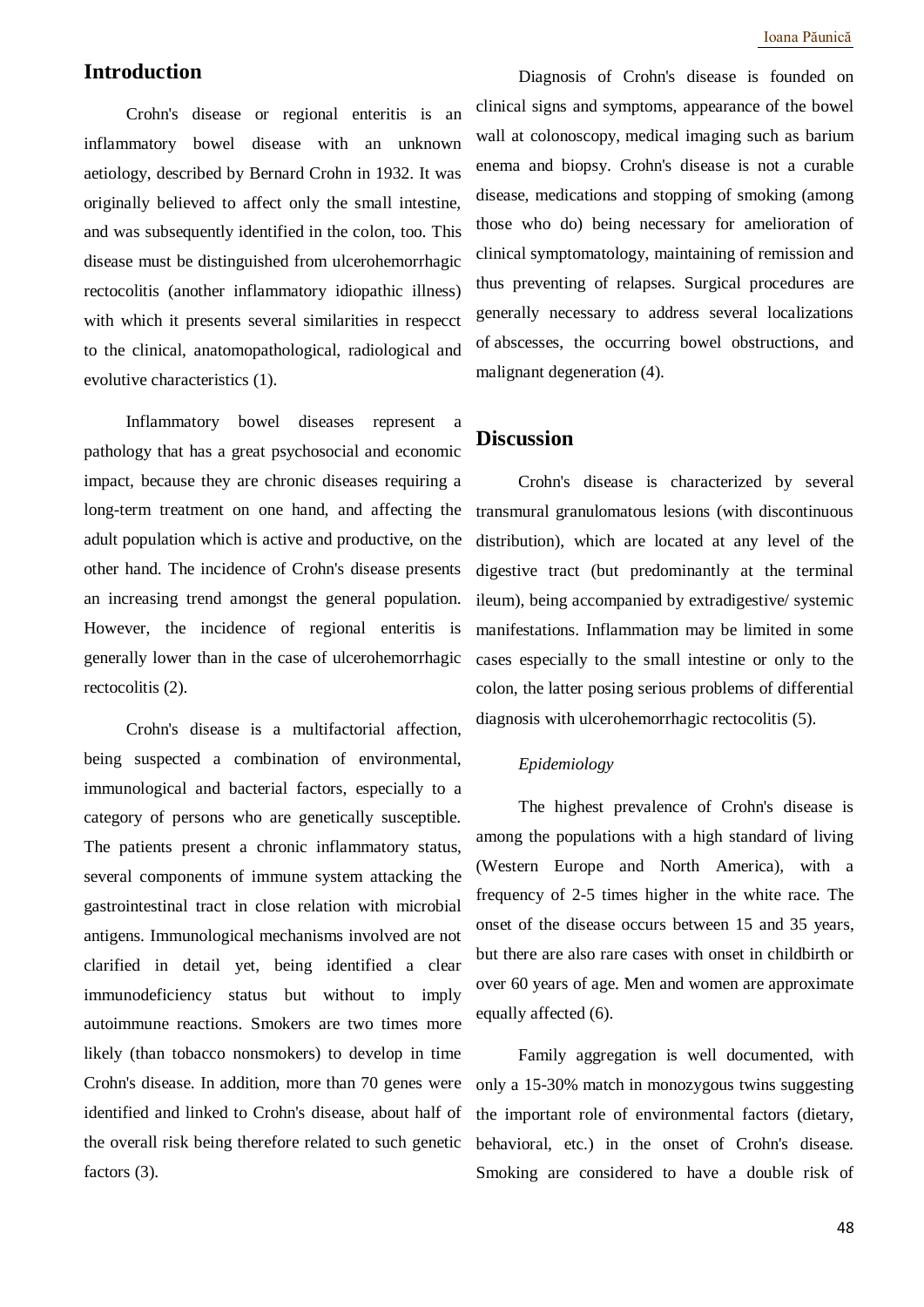developing this condition while smoking abstinence decreases the severity of the cramps.

#### *Etiopathogeny*

Recent studies investigating the genetic causes of Crohn's disease identified the existence of numerous defects in the intestinal mucosal immune system, linked to the modulation of the nonspecific immune response. This nonspecific immune response may be induced by a variety of infections or intestinal toxins, and may cause its action to increase mucosal permeability, thereby increasing the absorption of toxins in the intestinal lumen (7, 8).

One of the most prominent events in this form of inflammation is the elevation of interleukin 12  $(IL_{12})$ levels, with the consequent increase in gamma interferon and TNF-alpha production. Unlike normal individuals where these effects are promptly inhibited by allowing rapid healing and sequelae, in the case of genetically susceptible individuals, the immune cascade amplifies symptomatology. This genetic predisposition is related to both Crohn's disease and ulcerohemorrhagic rectocolitis, even if the mechanism of action and the antigenic stimulus appear to be different (9).

#### *Pathological anatomy*

Colon injuries are found in about 25% of cases, being usually associated with ileal lesions (in 30% of the cases only the right colon being affected). Segmental colic lesions are usually separated by healthy colic areas, but there are also cases where the colon is entirely affected. Rectal pure forms are very rare, requiring systematic control of the entire colon.

Macroscopically, the wall of the colon appears thickened, congestive, edematous and often fibrous, such phenomenas leading to the formation of stenoses which are accompanied by mesothelial sclerolitis and regional adenopathy (10, 11).

During the opening of the colic mucosa there is found the headquarters of ulcer, as round and well defined aftoid ulcers, which have hiperemic halos that are separated from each other by the mucous membranes. With time, they merge and fuse to become linear, in the form of intersecting tracts delimiting ulcers between normal tissue areas (pavement stone). The cracks can go deeper even beyond the intestinal wall, causing occurrence of several fistulas.

Microscopically, the infiltration of lymphocyteplasmocyte and massive collagenation encompass all the intestinal wall layers, within time leading to even stenosis. The characteristic lesion is sarcoid granuloma, present in both the intestinal wall and adjacent ganglia. It is a complex of epithelial cells and giant multinucleated cells surrounded by a peripheral lymphocyte nucleus. Axonal necrosis of autonomic nerves represents an early histological lesion, characteristic of Crohn's disease (12).

#### *Diagnosis*

The clinical appearance of Crohn's disease varies depending on the location and extent of the lesions. Vienna classification tries to identify possible patterns of disease progression, taking into account the onset of disease, localization of lesions and the presence of complications. It has thus been observed that the onset of early disease is associated with a larger extension of the small intestine, the appearance of stenoses and the need for repeated surgery.

The disease onset is often insidious, with intermittent diarrhea that has a low volume in colonic forms (possibly with tenesms and imperative evacuations) or moderate in small intestine (5-6 evacuations/ day, aqueous, explosive, with steatoree in ileo-colonic localizations). Diarrhea is accompanied by diffuse pain (vagal) that usually precurses defecation and improves afterwards. Rectoragy may be present, but without gulles or pus. Perianal lesions are chronic, recurrent and multilevel, which requires a biopsy to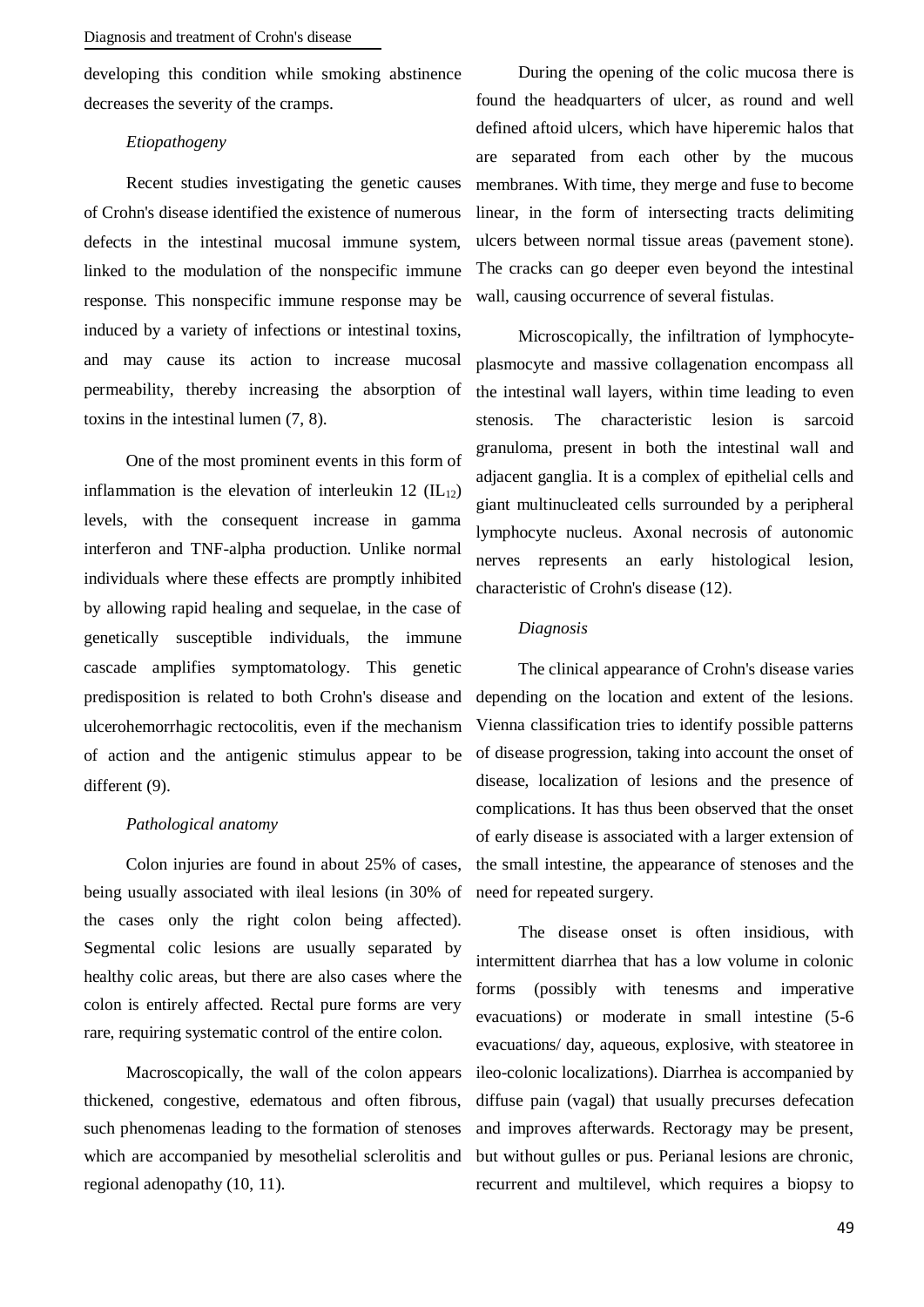diagnose the disease. In some cases, the diagnosis is fistulas. In late stages there appear stenoses that may established after few years from the initial onset of the disease, due to the fact that the symptoms appear gradually and are not severe in the beginning stages, and because it is usually affected only a limited portion of the intestine (13, 14).

Systemic manifestations occur more frequently in Crohn's disease than in ulcerohemorrhagic rectocolitis and consist of weight loss, asthenia, meteorism and fever. The disease associates a series of extraintestinal expressions such as cutaneous and mucosal manifestations (erythema nodosus, stomatitis), ocular (irritated, uveitis), osteoarticular (enteropathic arthritis, osteomalacia), and hepatobiliary (autoimmune chronic hepatitis, sclerosing cholangitis).

The clinical examination may be suggestive or eventually indicate a massive abdominal tumor with inflammatory appearance, parietal fistulas and anoperianal fistulae (which may sometimes represent the first sign of the disease). Nutritional deficiencies can be encountered and are the result of inflammation and intestinal lesions, which often lead to a poor intestinal absorption for food (15).

The paraclinical examinations are related to anemia, electrolyte disturbances, hypoproteinemia, increased inflammatory evidence, and thrombocytosis in the active forms. In the presence of suspicion of Crohn's disease, complete colonoscopy with terminal ileon biopsy may indicate the diagnosis. Small endoscopic video tapes can be used to evaluate the small intestine. Ultrasound and computer tomography highlight the marking of the terminal ileum and the check, and are useful in the early diagnosis of complications.

Barium enema reveals discontinuous, staggered lesions that associate lacunae and ulceration. Initially there are predominantly marginal blurry images, evolving in the form of a button to become afterwards

evolve towards occlusion. Simple abdominal radiography can monitor the appearance of intestinal occlusion, as seen in the image of alveolar, toxic megacolon or pneumoperitoneum (16, 17).

Tc 99-labeled leukocyte scintigraphy allows not only the localization of lesions but also the extent and severity of the inflammatory process (due to accumulation of neutrophils in the inflamed tissue). Coprocitologic tests are useful in the differential diagnosis of Crohn's disease, excluding thus other intestinal disorders with similar symptoms.

#### *Evolution and complications*

The evolution of the disease is variable and unpredictable, from light forms that can be treated by medications to dramatic/ overactive forms. It is dominated by relapses that can occur at variable intervals. These often occur after successive surgical interventions, the remaining colon being sometimes insufficiently for digestion (18).

The course of the disease can be challenged by a series of complications - intestinal occlusion (often occurring in the terminal ileum), intraabdominal abscesses, internal fistulae (entero-enteral, enterocolitic, vesicular, colo-vaginal) or external (more frequently in ileal localizations). The fulminant colitis, the toxic megacolon, the major rectoragies are also possible complications but they however occur much less frequently than in ulcero-haemorrhagic rectocolitis.

People diagnosed with Crohn's disease for more than 10 years should be integrated into a screening program (early detection) of small intestine and colon cancer, due to an increased risk for developing the malignant complication. Systemic complications occur in 70% of cases. Some evolve simultaneously with the emergence of digestive disease (nodular erythema, migratory arthritis, anterior uveitis, venous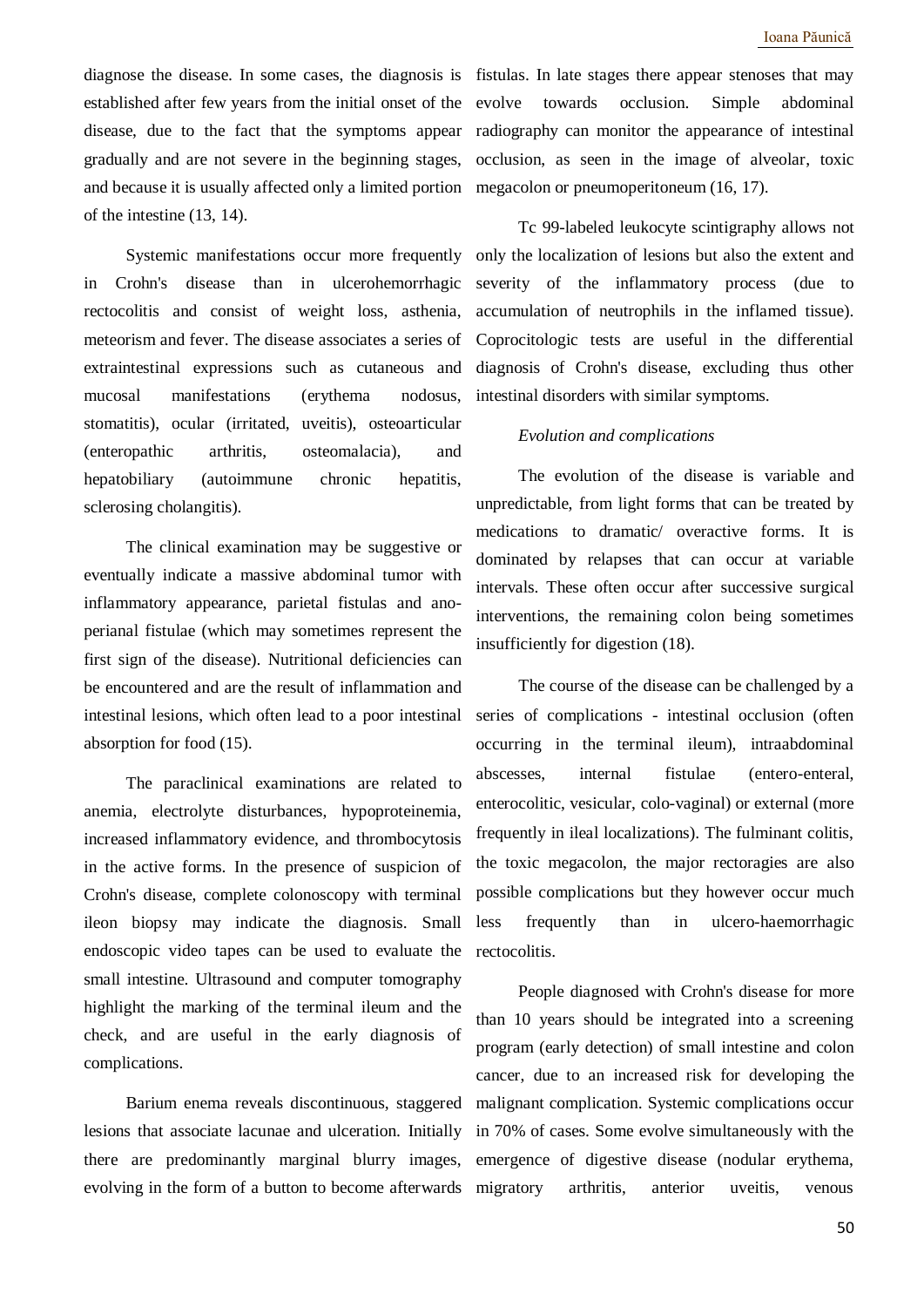thrombosis), others independent of it (amyloidosis, pericolangitis, and sclerotic primitive colangitis) (19).

#### *Treatment*

The prophylaxy of Crohn's disease can not be performed, because until now the etiopathogenesis of this condition is not fully elucidated. There are several factors that can decrease symptomatology reducing thus the severity of the condition, such as stopping smoking and respecting a hygienic-dietary and healthy lifestyle. The main purpose of the treatment is to control the disease and increase the quality of life with the following goals: diminishing intestinal inflammatory lesions, relieving symptoms and inducing remission, preventing relapses and complications as well as maintaining proper nutrition. Appropriate treatment should be adapted to the different clinical-evolutionary forms of Crohn's disease, the succession/ hierarchy of different treatment methods being therefore different.

The symptomatic treatment follows correction of hydroelectrolytic disorders, antispasmodic and analgesic administration in cases of pain, treatment of diarrhea with loperamide or cholestyramine. In the case of patients with long symptomatology/ episodes, a **Conclusions** hypercaloric diet and exogenous intake of vitamins  $(B_{12})$  and iron may be required (20).

Moderate forms of Crohn's disease but with persistent symptomatology require administration of aminosalicylates, such as Sulfasalazine and Mesalazine (4g/day). These drugs are effective in most cases, especially in those with coexisting lesions in the colon. Corticosteroids (Hidrocortizon, Prednison) can be administered to reduce intestinal inflammation. However, such drugs are not recommended to be administered over extended periods of time (months or years), due to undesirable side effects (hypertension, osteoporosis, susceptibility to infection, infertility, diabetes). Serious forms benefit from intravenous administration of costicosteroids.

Severe and persistent symptomatology requires administration of immunosuppressive medication, and also parenteral nutrition. Immunosuppressants used usually in Crohn's disease are represented by: Azathioprine, 6-mercaptopurine and Methotrexate. These drugs are given when aminosalicylates are not tolerated, when aminosalicylates are ineffective in relieving symptoms, or when discontinuing the corticosteroid treatment determines the recurrence of the symptomatology (21).

Biological therapy with Infliximab appears to be effective but should be used with caution in patients with suggestive obstructive symptoms. Antibiotics (more commonly used in the form of metronidazole and ciprofloxacin) are particularly effective for distal localized (perianal) or fistular localization, but longterm use is not recommended due to potentially adverse side effects. Surgical treatment plays a much more limited role in Crohn's disease than in ulcerhemorrhagic rectocolitis. Surgical interventions are frequently followed by relapses, so that resections should be limited to macroscopically delineation of affected segments.

Treatment options for Crohn's disease are currently evolving and increasing in complexity. There is a potential risks for undertreatment and overtreatment with immunomodulators and/ or anti-TNF $\alpha$ therapy. The anti-TNF $\alpha$  therapy is effective for severe cases, so that this form of therapy should be maintained for selected patients. Operatory indications for Crohn's disease are represented by acute complications (perforations, uncontrolled drug bleeding or severe acute life threatening). Elective surgical interventions target the chronic uncontrolled forms through medications, and pancolite with over 10 years of development, usually with severe intestinal dysplasia or malignant transformation (22).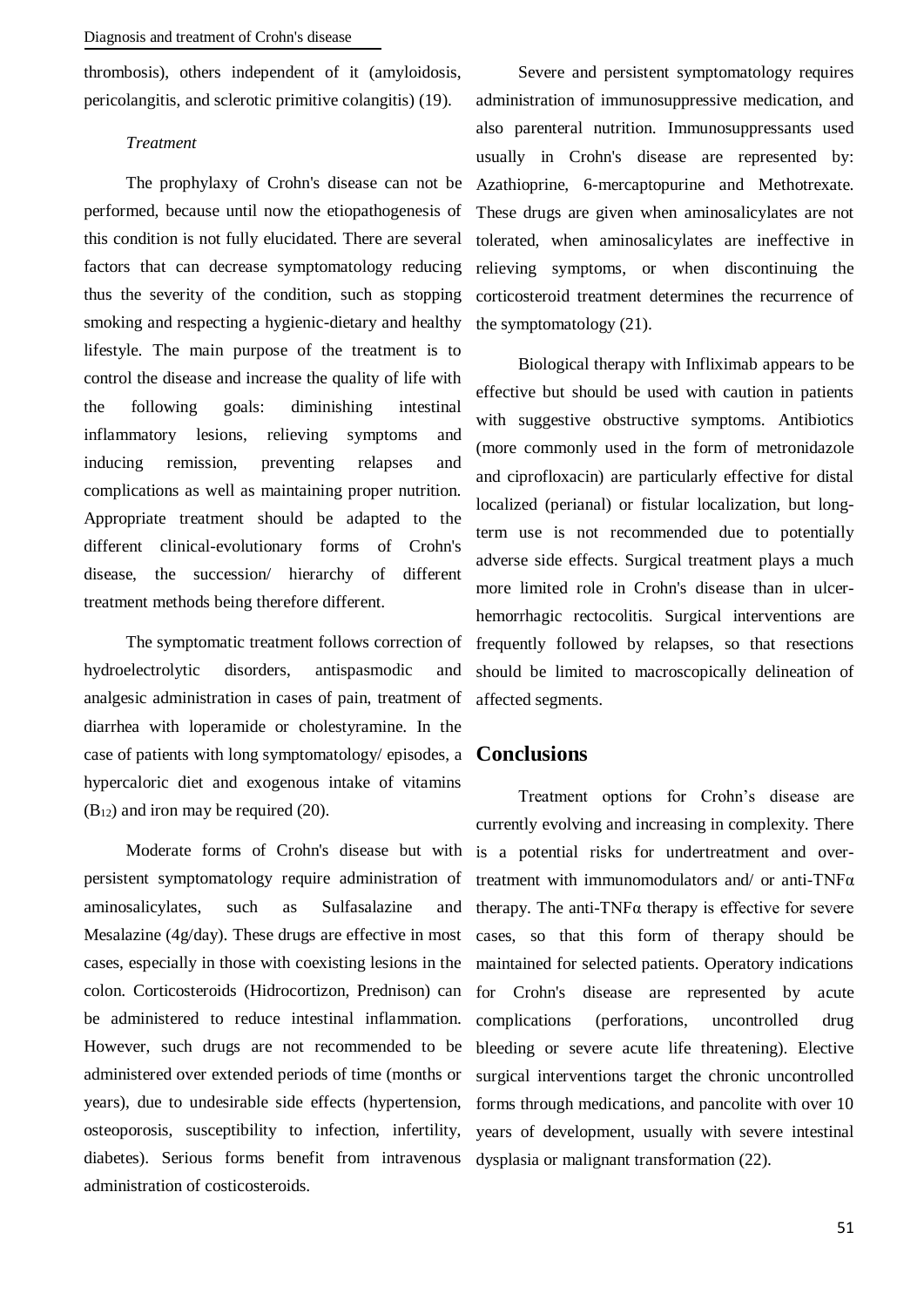### **References**

- 1. Li Y, Stocchi L, Mu X, Cherla D, Remzi FH. Long-term Outcomes of Sphincter-Saving Procedures for Diffuse Crohn's Disease of the Large Bowel. *Dis Colon Rectum*. 2016; 59(12): 1183-90. PMID: 27824704 <https://doi.org/10.1097/DCR.0000000000000706>
- 2. Ambrůzová B, Rédová M, Michálek J, Sachlová M, Slabý O. New knowledge of the pathogenesis of Crohn's disease, Advanced Cell Immunotherapy Unit. *Vnitr Lek*. 2012; 58(4): 291-8. PMID: 22559803
- 3. Moran CP, Neary B, Doherty GA. Endoscopic evaluation in diagnosis and management of inflammatory bowel disease. *World J Gastrointest Endosc*. 2016; 8(20): 723-732. PMID: 28042386 <https://doi.org/10.4253/wjge.v8.i20.723>
- 4. Hodson R. Inflammatory bowel disease. *Nature*. 2016; 540 (7634): S97. doi: 10.1038/540S97a. <https://doi.org/10.1038/540S97a>
- 5. Scaldaferri F, Fiocchi C. Inflammatory bowel disease: progress and current concepts of etiopathogenesis. *J Dig Dis*. 2007; 8(4): 171-8. PMID: 17970872 [https://doi.org/10.1111/j.1751-](https://doi.org/10.1111/j.1751-2980.2007.00310.x) [2980.2007.00310.x](https://doi.org/10.1111/j.1751-2980.2007.00310.x)
- 6. Neuman MG, Nanau RM. Inflammatory bowel disease: role of diet, microbiota, life style. *Transl Res*. 2012; 160(1): 29-44. PMID: 22687961 <https://doi.org/10.1016/j.trsl.2011.09.001>
- 7. Peng JC, Feng Q, Zhu J, Shen J, Qiao YQ, Xu JR, Ran ZH. Usefulness of spectral computed tomography for evaluation of intestinal activity and severity in ileocolonic Crohn's disease. *Therap Adv Gastroenterol*. 2016; 9(6): 795-805. PMID: 27803734

<https://doi.org/10.1177/1756283X16668309>

8. Ansaldo GL, Varaldo E, Assalino M, Borgonovo G. Artificial nutrition in inflammatory bowel disease. *Ann Ital Chir*. 2004; 75(6): 629- 34. PMID: 15960356

9. Lelli F, Nuhoho S, Lee XY, Xu W. Systematic review: treatment pattern and clinical effectiveness and safety of pharmaceutical therapies for Crohn's disease in Europe. *Clin Exp Gastroenterol*. 2016; 9: 311-23. PMID: 27785086

<https://doi.org/10.2147/CEG.S109696>

- 10. Oostenbrug LE, van Dullemen HM, te Meerman GJ, Jansen PL, Kleibeuker JH. Clinical outcome of Crohn's disease according to the Vienna classification: disease location is a useful predictor of disease course. *Eur J Gastroenterol Hepatol*. 2006; 18(3): 255-61. PMID: 16462538 [https://doi.org/10.1097/00042737-200603000-](https://doi.org/10.1097/00042737-200603000-00005) [00005](https://doi.org/10.1097/00042737-200603000-00005)
- 11. Blonski W, Buchner AM, Lichtenstein GR. Clinical predictors of aggressive/disabling disease: ulcerative colitis and crohn disease. *Gastroenterol Clin North Am*. 2012; 41(2): 443-62. PMID: 22500528

<https://doi.org/10.1016/j.gtc.2012.01.008>

12. Malireddy K, Larson DW, Sandborn WJ, Loftus EV, Faubion WA, Pardi DS, Qin R, Gullerud RE, Cima RR, Wolff B, Dozois EJ. Recurrence and impact of postoperative prophylaxis in laparoscopically treated primary ileocolic Crohn disease. *Arch Surg* 2010; 145(1): 42-7. PMID: 20083753

<https://doi.org/10.1001/archsurg.2009.248>

- 13. Carter MJ, Lobo AJ, Travis SP. Guidelines for the management of inflammatory bowel disease in adults. *Gut* 2004; 53(Suppl V):v1–v16. doi: 10.1136. PMID: 15306569
- 14. Lapalus MG, Soussan EB, Saurin JC, Favre O. Capsule endoscopy and bowel preparation with oral sodium phosphate: a prospective randomized controlled trial. *Gastrointest Endosc* 2008; 67(7): 1091-6. PMID: 18513551

<https://doi.org/10.1016/j.gie.2007.11.053>

15. Barge J. Pathology of the Crohn's disease of colon. *Sem Hop* 1979; 55(11): 539- 41. PMID: 224468